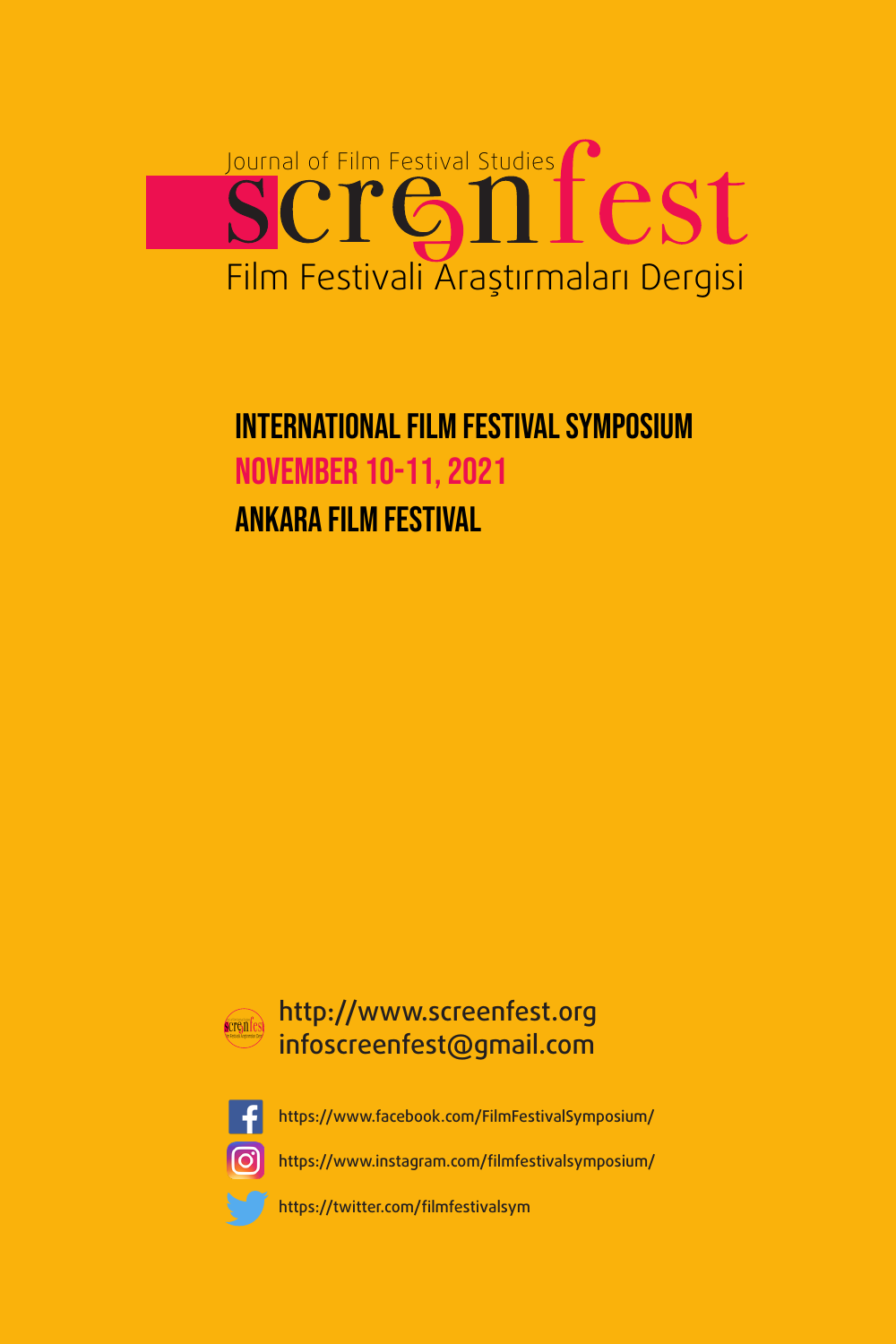# Call For Papers

#### Dear Researchers

[International Film Festival Symposium](http://www.screenfest.org) is a thematic symposium that will take place annually during different film festivals in Turkey. Following the first symposium in Ankara, it will be held simultaneously with the Antalya, Adana, and İstanbul film festivals. The first Symposium of Film Festival will be held on 10th – 11th November 2021 in Ankara. It will take place within the scope of TUBİTAK 1001 (The Scientific and Technological Research Council of Turkey) project titled Film Festivals in Turkey: Structure, Economy, Organization, Audience Profile (The case of Antalya, Adana, İstanbul, Ankara Film Festivals)

As *[Screenfest: Journal of Film Festival Studies](http://www.screenfest.org)*, we are pleased to invite you to the first International Film Festival Symposium, 10th – 11th November 2021 in Ankara Film Festival.

Film festival studies is a distinctive field of film studies and comprises a broad literature from festival economy to its relation with the national cinema, global market to support policies and from programming to audience experiences in recent years. While taking part as such distinctive field among film and media studies, film festivals include interdisciplinary works within their structure. Film festivals are cultural, artistic and economic activity spheres. Functioning as interactive platforms where film communities and audience come together, film festivals contribute significantly to the recognition and support of films and new directors in both national and global context and are important for the urban and countrywide culture and economy.

The symposium will receive and unite academic works that will elaborate film festivals of Turkey and the world from historical, economical and theoretical perspectives. International Film Festival Symposium is created to provide a platform for academic studies in this field and contribute a Turkish perspective to global film studies. The symposium is open for academics, festival employees, film critics and film sector professionals.

The main purpose of the symposium is to generate an academic discussion platform, which approaches film festivals in detail. Within this framework, the symposium is planning to focus on the following topics without necessarily limiting them:

Organization and the institutional identity of film festivals,

Financial structure, sponsorship of film festivals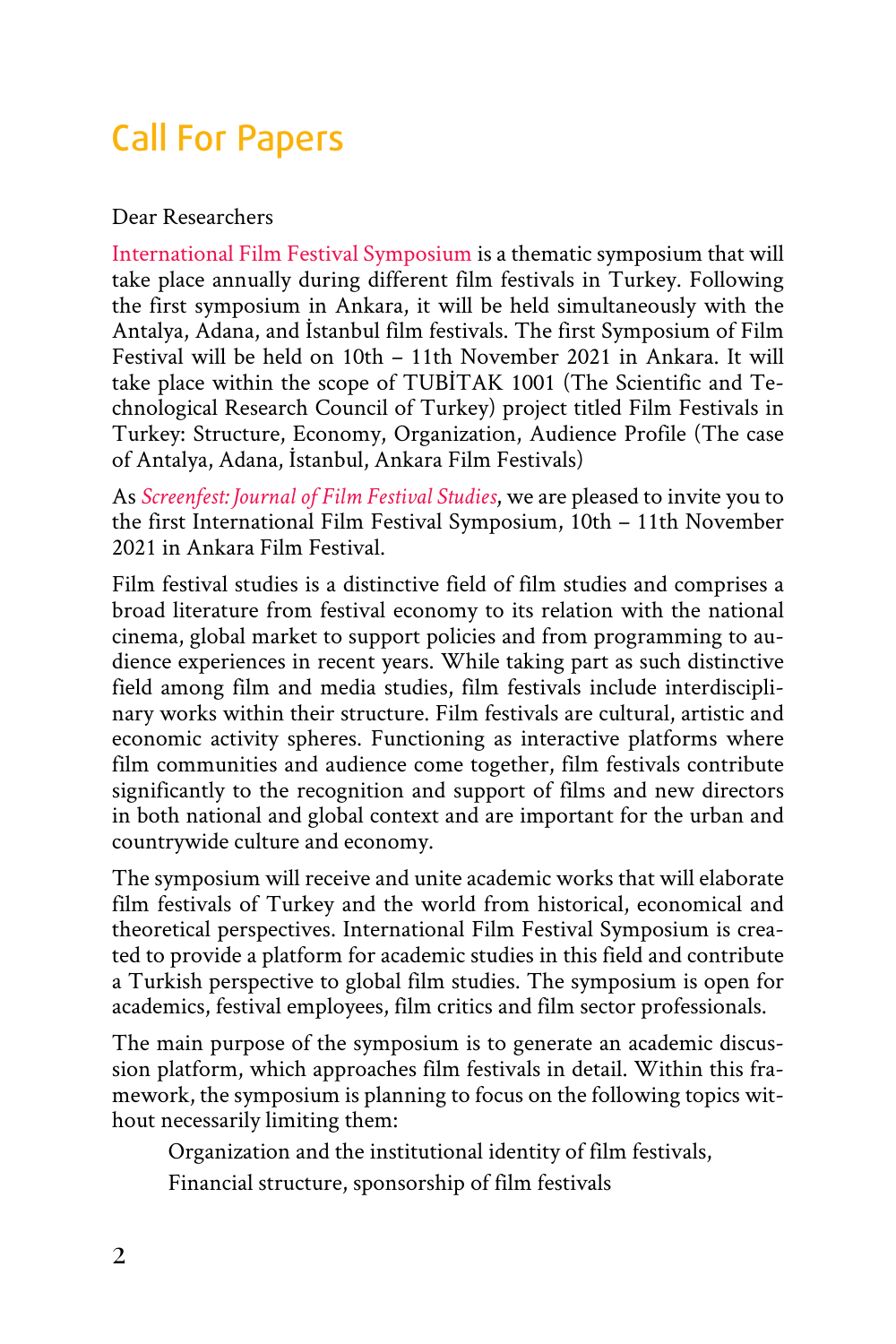Film festival's history and literature Methodology in film festival studies Jury and awards Programming, curatorship Relation of film festivals with the national cinema and film canons, Collaboration of film festivals and the film industry, Cultural economy and the perspective of creative city, urban relation of film festivals. Global film festival circuit, Film festival audience/ cinephilia, Approaches to short films (fiction, documentary, animation, avant-garde/experimental), Project development workshops in film festivals, forums, pitching, Thematic festivals, The concept of festival film, Transnational film festivals, Digitalization and film festivals, Online film festivals, COVID-19 pandemic and film festivals

The symposium will be bilingual: in Turkish and English. It will be held in person and at the same time of the Ankara Film Festival. Depending on the course of events of the pandemic, a decision to hold it online may be made later. Further information and updates will be shared in advance. There will be no participation fee for the symposium. The deadline for submitting abstracts is October 1, 2021. The accepted abstracts will be included in the "Abstract e-Book" and the accepted full texts will be published by De Ki Publications with ISBN number in "Film Festivals I e-Book".

We are hoping the symposium will bring a fresh air to film festival studies.

Best regards.

Symposium Editorial Committee.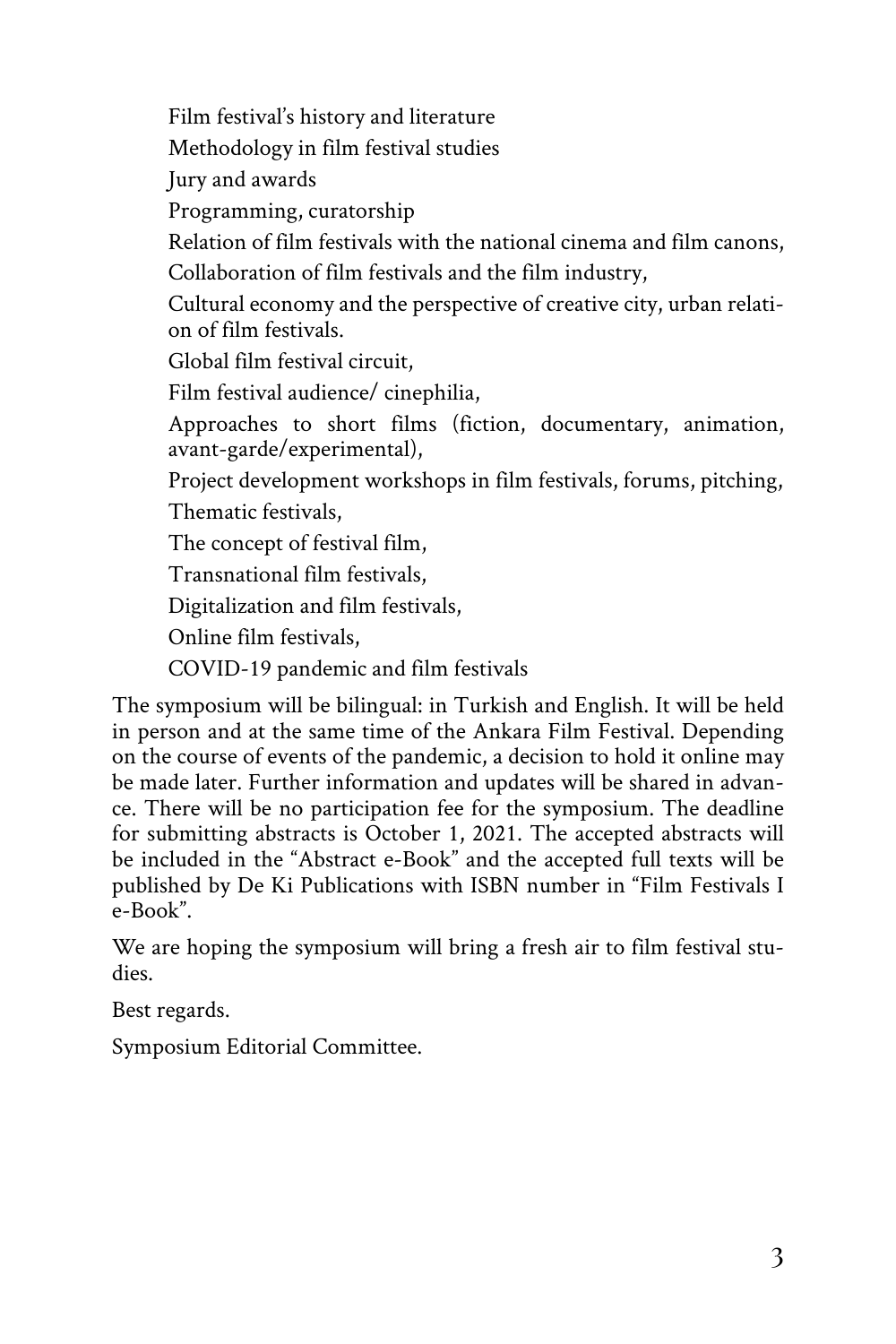# Keynote Speaker: Marijke de Valck

Marijke de Valck is Associate Professor of Film and Media studies at Utrecht University, where she co-directs the master program in Film and Television Cultures. Her research deals with transnational media cultures, media industries and art cinema. She co-founded the Film Festival Research Network, co-edits the festivals review section in NECSUS, and has published widely on the topic of film festivals.

## Dates & Submission

There is no participation fee for the symposium.

Abstracts must be submitted to infoscreenfest@gmail.com until October 1, 2021.

Full texts must be submitted to infoscreenfest@gmail.com until December 1, 2021.

| <b>Abstract Submission Deadline</b>   | : October 1, 2021      |
|---------------------------------------|------------------------|
| Notification of Acceptance            | : October 15, 2021     |
| Announcement of the Symposium Program | : October 20, 2021     |
| Symposium Dates                       | : November 10-11, 2021 |
| Deadline for Full Paper Submission    | : December 1, 2021     |
|                                       |                        |

# **Topics**

Organization and the institutional identity of film festivals, Financial structure, sponsorship of film festivals Film festival's history and literature Methodology in film festival studies Jury and awards Programming, curatorship Relation of film festivals with the national cinema and film canons, Collaboration of film festivals and the film industry, Cultural economy and the perspective of creative city, urban relation of film festivals. Global film festival circuit, Film festival audience/ cinephilia,

Approaches to short films (fiction, documentary, animation, avant-gar-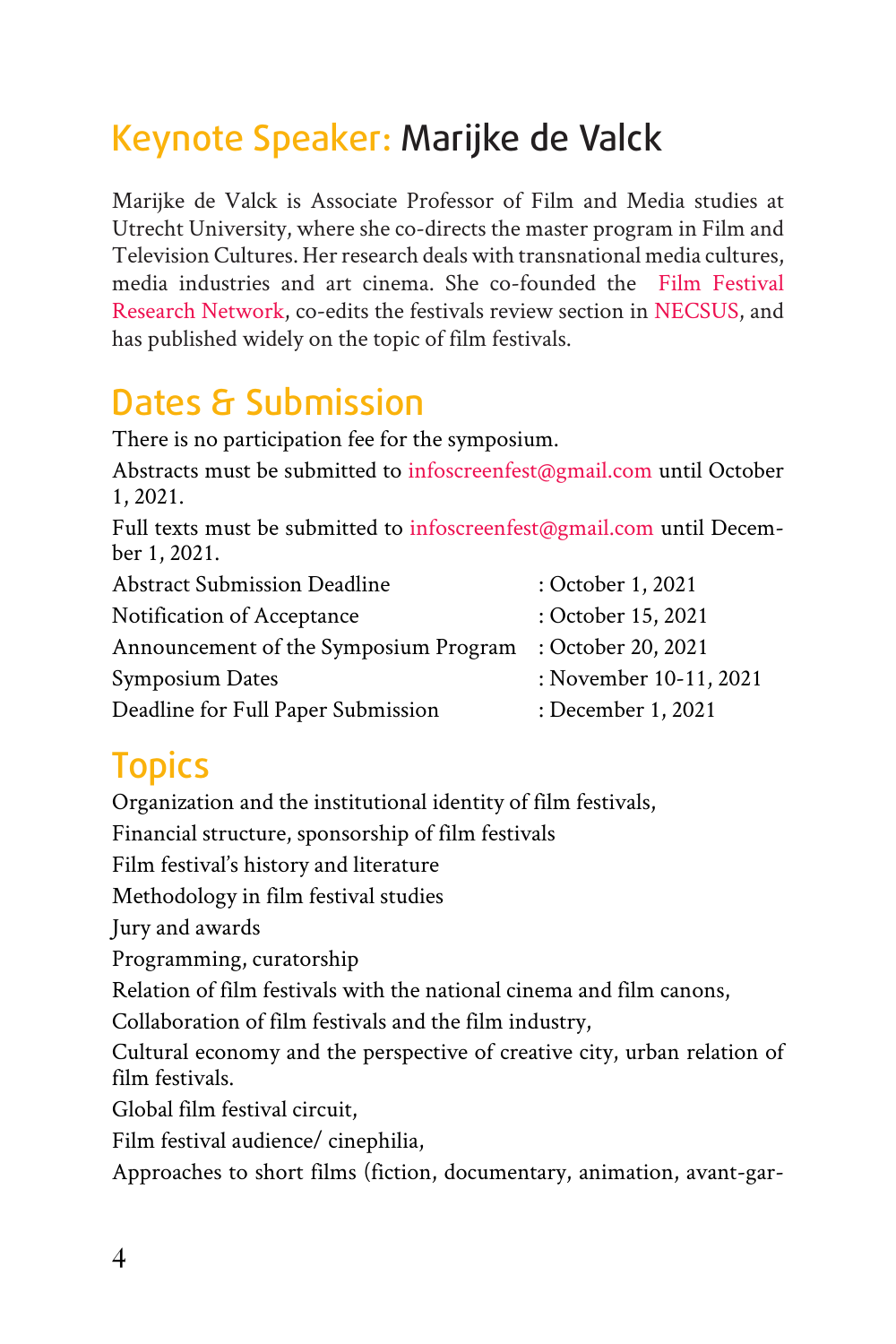de/experimental), Project development workshops in film festivals, forums, pitching, Thematic festivals, The concept of festival film, Transnational film festivals, Digitalization and film festivals,

### Symposium Organising Committee

Ali Karadoğan (Munzur Üniversitesi) Aydın Çam (Çukurova Üniversitesi) Emine Uçar İlbuğa (Akdeniz Üniversitesi) Hakan Erkılıç (Mersin Üniversitesi) Senem A. Duruel Erkılıç (Mersin Üniversitesi) S. Serhat Serter (Anadolu Üniversitesi)

## Scientific Committee-Advisory Board

Ahmet Gürata (Stockholm University) Aslı Daldal (Yıldız Teknik Üniversitesi) Aslı Ekici (Selçuk Üniversitesi) Ayla Kanbur (Düzce Üniversitesi) Ayşe Toy Par (Galatasaray Üniversitesi) Colleen Kennedy-Karpat (Bilkent Üniversitesi) Ece Vitrinel (Galatasaray Üniversitesi) Ersan Ocak (TED Üniversitesi) Feride Çiçekoğlu (İstanbul Bilgi Üniversitesi F. Mutlu Binark (Hacettepe Üniversitesi) Gülseren Yücel (Nişantaşı Üniversitesi) Hasan Akbulut (İstanbul Üniversitesi) İpek Azime Çelik Rappas (Koç Üniversitesi) Kaya Özkaracalar (Bahçeşehir Üniversitesi) Kurtuluş Özgen (Hacı Bayram Veli Üniversitesi) Lale Kabadayı (Ege Üniversitesi) Lalehan Öcal (Yeditepe Üniversitesi) Metin Çolak (Ege Üniversitesi) Murat Akser (Ulster University)